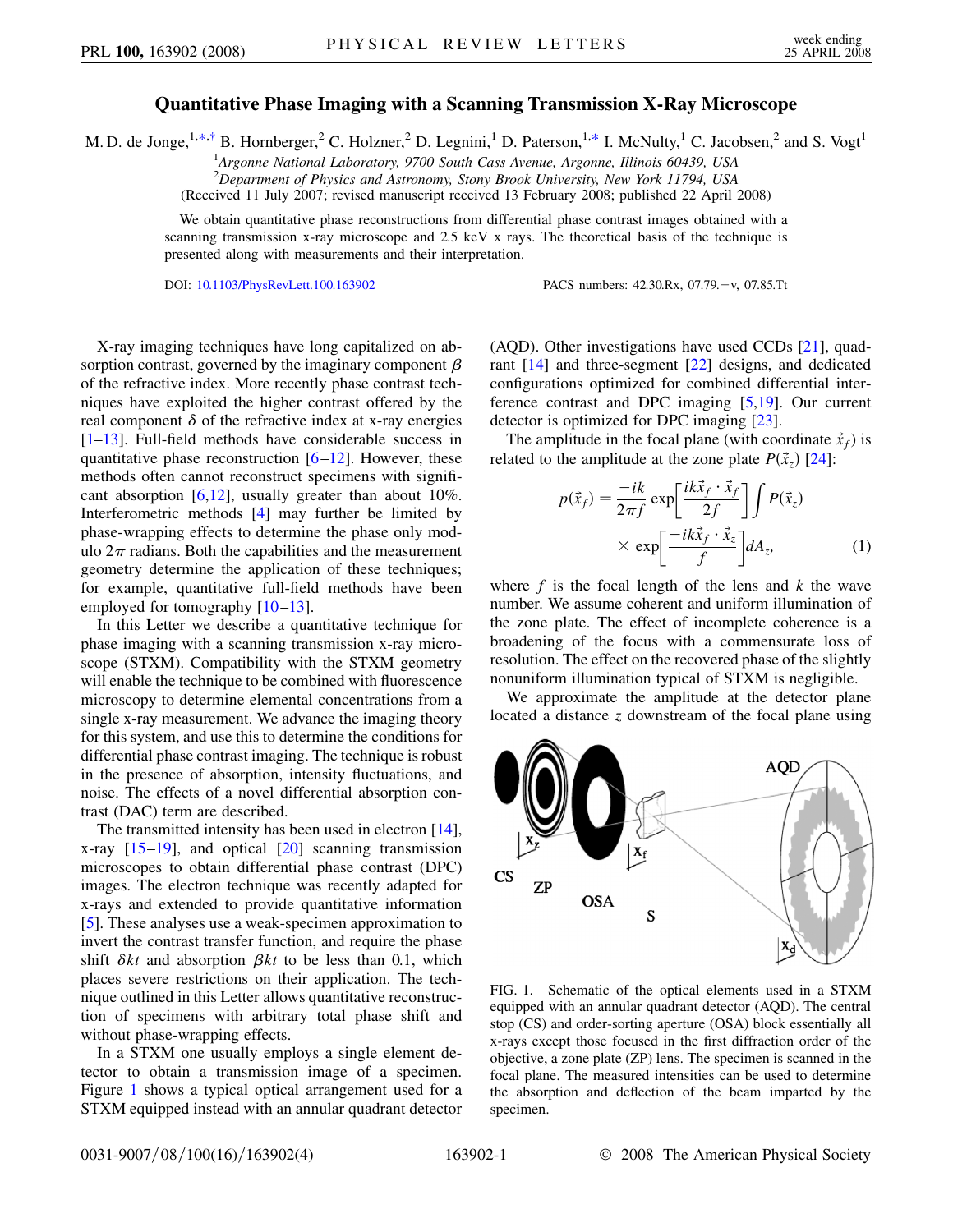Fraunhofer propagation, which is justified as *z* is typically several focal lengths [[24](#page-3-16)]. Accordingly, the intensity in the detector plane with the specimen absent is

<span id="page-1-0"></span>
$$
I_{d,0}(\vec{x}_d) = \left(\frac{k}{2\pi z}\right)^2 \left| \int p(\vec{x}_f) \exp\left[\frac{-ik\vec{x}_f \cdot \vec{x}_d}{z}\right] dA_f \right|^2.
$$
\n(2)

We introduce a specimen into the focal plane by multiplying the focal-plane amplitude by the specimen function  $Q(\vec{x}_f) = \exp[i n(\vec{x}_f)kt(\vec{x}_f)]$ , where *t* is the specimen thickness and  $n(\vec{x}_f) = -\delta(\vec{x}_f) + i\beta(\vec{x}_f)$  is the complex refractive index decrement. Expanding the phase and absorption terms in a Taylor series about the point illuminated by the beam (without loss of generality chosen to be 0) gives

<span id="page-1-1"></span>
$$
Q(\vec{x}_f) \approx \exp[-i(\delta kt)_0 - (\beta kt)_0 - i\vec{x}_f \cdot \vec{\nabla}(\delta kt)_0 - k\vec{x}_f \cdot \vec{\nabla}(\beta kt)_0 + O(x_f^2)].
$$
\n(3)

Ignoring second-order terms for the present, the intensity in the detector plane is given by

$$
I_d(\vec{x}_d) = \left(\frac{k}{2\pi z}\right)^2 \exp[-2(\beta kt)_0]
$$
  
 
$$
\times \left| \int p(\vec{x}_f) \exp[-i\vec{x}_f \cdot \vec{\nabla}(\delta kt)_0 - \vec{x}_f \cdot \vec{\nabla}(\beta kt)_0] \right|
$$
  
 
$$
\times \exp\left[\frac{-ik\vec{x}_f \cdot \vec{x}_d}{z}\right] dA_f \Big|^2.
$$
 (4)

The constant absorption term preceding the integral describes the absorption contrast used in most STXM measurements. The gradient terms within the integral are responsible for differential *phase* contrast (DPC) and differential *absorption* contrast (DAC), respectively. The DAC contribution is negligible when  $\frac{\delta}{\beta}$  is large and the probe  $p(\vec{x}_f)$  is small. In particular, the DAC term is negligible when it does not vary appreciably over the probe dimensions. As 95% of the intensity falls within the first 4 maxima of the focal spot  $[25]$ , this condition requires

$$
\exp\left[\frac{B_4\delta_{R_N}|\vec{\nabla}(\beta kt)_0|}{\pi}\right] - \exp\left[\frac{-B_4\delta_{R_N}|\vec{\nabla}(\beta kt)_0|}{\pi}\right] \ll 1,
$$
\n(5)

where  $B_4 \approx 13.324$  is the fourth zero of the Bessel function and  $\delta_{R_N} = 50$  nm is the finest zone width of the zone plate. Presuming constant  $\beta$  and examining the limit in terms of a thickness variation, we require the thickness gradient  $\nabla(t)_0 \ll 144$  for carbon at 2.5 keV [\[26\]](#page-3-18). When DAC can be neglected, the intensity in the detector plane becomes

<span id="page-1-2"></span>
$$
I_d(\vec{x}_d) = \left(\frac{k}{2\pi z}\right)^2 \exp[-2(\beta kt)_0]
$$
  
 
$$
\times \left| \int p(\vec{x}_f) \exp\left[\frac{-ik\vec{x}_f}{z} \cdot \left(\vec{x}_d + \frac{z\vec{\nabla}(\delta kt)_0}{k}\right) \right] dA_f \right|^2
$$
  
=  $\exp[-2(\beta kt)_0] I_{d,0}(\vec{x}'_d).$  (6)

We have performed a change of variable in the detector plane given by  $\vec{x}'_d = \vec{x}_d + \frac{z\vec{v}(\delta k t)_0}{k}$ , which follows from the Fourier shift theorem, and identified the resulting function of  $\vec{x}'_d$  as the no-specimen intensity determined in Eq. ([2\)](#page-1-0). The change of variable describes a shift of the intensity in the detector plane due to the specimen phase gradient. The angular deflection is  $\vec{\Delta} = -\vec{\nabla}(\delta t)_0$ , in agreement with the predictions of a simple refractive treatment [\[27\]](#page-3-19). It is interesting to note that deflection angles are typically of order 1  $\mu$ rad, the objective lens N. A. 5 mrad, and the specimen wedge angle 1 rad.

The second-order terms in the Taylor series expansion [Eq. [\(3\)](#page-1-1)] are even, and so their Fourier transforms are even. These terms redistribute the amplitude symmetrically about the shifted center, with negligible effects on the center-of-mass of the intensity distribution. While third and higher odd orders can shift the center-of-mass of the intensity distribution, their effect is negligible due to the use of a focused probe, which restricts the contribution of these terms to the small values of  $\vec{x}_f$ . Our wavepropagation simulations show that the interaction of the specimen with the beam shifts the intensity in the detector plane as expected but also gives rise to intensity fringes. These fringes result from the higher order terms in Eq.  $(6)$  $(6)$ , and, as discussed, do not affect the location of the centerof-mass of the intensity.

We use the quadrant detector to quantify the deflection of the intensity distribution, and define the signal  $\vec{S}$  with horizontal and vertical components  $S_x = (I_R - I_L)/I_{\text{TOT}}$ and  $S_y = (I_T - I_B)/I_{TOT}$  respectively, where  $I_T$ ,  $I_B$ ,  $I_R$ , and *IL* refer to the counts recorded by the top, bottom, right, and left halves, and  $I_{\text{TOT}}$  is the sum of all counts. Normalizing the signal to the total intensity accounts for the average specimen absorption term in Eq. ([6\)](#page-1-2) and removes the effect of source intensity variations. Equation [\(6](#page-1-2)) describes the intensity in the detector plane as a shifted image of the objective pupil function magnified by the factor  $\frac{-z}{f}$ . In the x-ray regime the shift is small and the intensity reaching the top half of the detector is

$$
I_T \approx \left[\frac{1}{2} + \frac{2f\Delta_y}{\pi (R_{\text{ZP}} + R_{\text{CS}})}\right] I_{\text{TOT}},\tag{7}
$$

where  $\Delta_{v}$  is the vertical component of the beam deflection and  $R_{\text{ZP}}$  and  $R_{\text{CS}}$  are the radii of the zone plate and the central stop, respectively. Similar expressions can be derived for  $I_B$ ,  $I_R$ , and  $I_L$ . The DPC signal is given by

$$
\vec{S} = \frac{-4f}{\pi k (R_{\text{ZP}} + R_{\text{CS}})} \vec{\nabla} (\delta kt)_0.
$$
 (8)

We have treated the  $S_x$  values to correct for detector misalignment and beam drift by requiring that each row of the image sums to zero, which is valid for an isolated specimen. A similar normalization was applied to *Sy*. Other treatments exist in cases where the specimen is not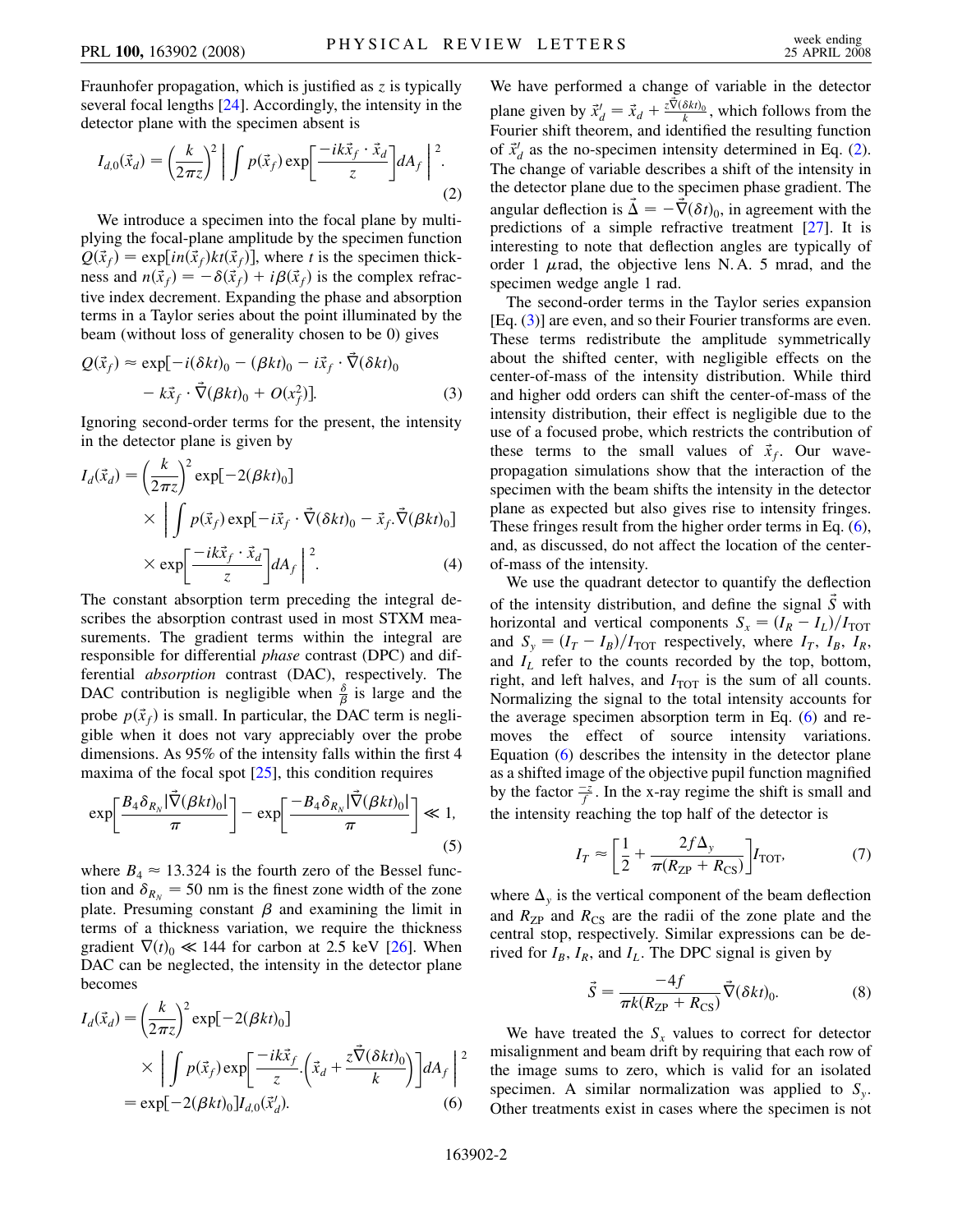<span id="page-2-0"></span>

FIG. 2. Horizontal component of the DPC signal  $S<sub>x</sub>$  obtained from a cluster of  $5-\mu$ m-diameter polystyrene spheres. The step within the spheres is due to the presence of residual solution. Inset: absorption contrast image obtained from the sum of all detector segments. The peak specimen absorption is about 7%. The scan was recorded in 401 by 301 steps of 75 nm using a 5 ms dwell.

isolated. Figure  $2$  shows  $S_x$  for a measurement of 5- $\mu$ m-diameter polystyrene spheres [\[28\]](#page-3-20), taken at beam line 2-ID-B at the Advanced Photon Source. The x-ray probe was formed using a 160- $\mu$ m-diameter zone plate, a  $40-\mu$ m-diameter central stop, and a 30- $\mu$ m-diameter order-sorting aperture; the x-ray photon energy was 2.5 keV. The radius of the focal spot is approximately 60 nm [\[29\]](#page-3-21) and the depth of focus approximately  $\pm 10 \mu$ m [[30](#page-3-22)], and so the 5  $\mu$ m spheres are entirely within the focal plane. The specimen was prepared by placing a small drop of a 1:1 ethanol:water suspension of the spheres onto an electron microscopy grid. Most of the excess solution was wicked away with an absorbent cloth, leaving the spheres behind.

The reconstruction of gradient maps is a general physical problem. The Hartmann sensor has been used in observational astronomy and adaptive optics; reconstructions have used physical constraints to optimize orthonormal basis sets with least-squares fitting routines [[31](#page-3-23)]. Various matrix approaches have been used [\[32](#page-3-24)[,33\]](#page-3-25), but these are computationally intensive. We use instead a Fourier integration technique [\[34](#page-3-26)[,35\]](#page-3-27). The Fourier derivative theorem relates the two dimensional integral to the directional derivatives by

<span id="page-2-1"></span>
$$
(\delta kt) = \mathcal{F}^{-1} \left[ \frac{\mathcal{F}[\nabla_x (\delta kt + i\nabla_y (\delta kt)]}{2\pi i(u + iv)} \right],\tag{9}
$$

where F denotes Fourier transformation, and *u* and *v* are reciprocal-space coordinates of the forward Fourier transform. The indeterminate zero-frequency term of Eq. [\(9\)](#page-2-1) diverges due to the zero value of the denominator. In practice we prevent numerical instability by setting the zero-frequency element of the forward Fourier transform to zero, and the corresponding element of  $u + iv$  to a nonzero value. We normalize the integrated phase so the average of the perimetric values is zero.

The integrated phase is given by the real part of Eq. ([9\)](#page-2-1). Nonzero elements in the imaginary part of Eq. [\(9\)](#page-2-1) result from small ''contradictions'' in the derivatives, leaking power from the real to the imaginary component. As such, the imaginary component reflects errors in the reconstruction, and provides feedback for the accuracy of the integral. Here the imaginary part of Eq. ([9](#page-2-1)) is less than about 10% of the real part, and the contradictions occur mostly at the perimeter of the spheres and at the ethanol:water meniscus, where DAC and higher order effects may be discernible. However, the influence of these few values on the integrated phase is mitigated by the use of a small step size.

Figure [3](#page-2-2) presents the reconstructed thickness for the cluster of spheres. We interpreted the reconstructed phase as a thickness using the Henke tabulation [\[36\]](#page-3-28) to determine  $\delta = 3.81 \times 10^{-5}$ , using C<sub>8</sub>H<sub>8</sub> for the molecular formula and a density of  $1.05$  g/cm<sup>3</sup> for polystyrene. The uncertainty associated with these assumptions is below about 10%. The data of Fig. [4](#page-3-29) show the thickness profile along a line passing through one of the spheres. Also shown on this plot is the thickness profile that one would expect for a  $5-\mu$ m sphere added to a small sinusoidal background. The small deviations between the measured and calculated data (indicated) are due to the residual solution. The phase excursion of a single sphere is a little above 2.5 rad.

The two-dimensional integration is overconstrained, and determines a solution consistent with both directional derivatives. As a result there is a nonlocal relationship between the determined phase and the measured data, with the effect that the procedure is robust to noise. The detector signal-to-noise is of order 4000 [\[23\]](#page-3-15), which corresponds here to a phase gradient of about  $1.5 \times 10^{-5}$  rad/nm or a carbon thickness gradient of about 1 part in 60. Because of

<span id="page-2-2"></span>

FIG. 3. Reconstructed thickness of the polystyrene spheres with contours shown at 1  $\mu$ m intervals. The unevenness of the contours is due to the residual solution. The thickness of the spheres can be determined despite the presence of this solution, and without detailed knowledge of its refractive index.